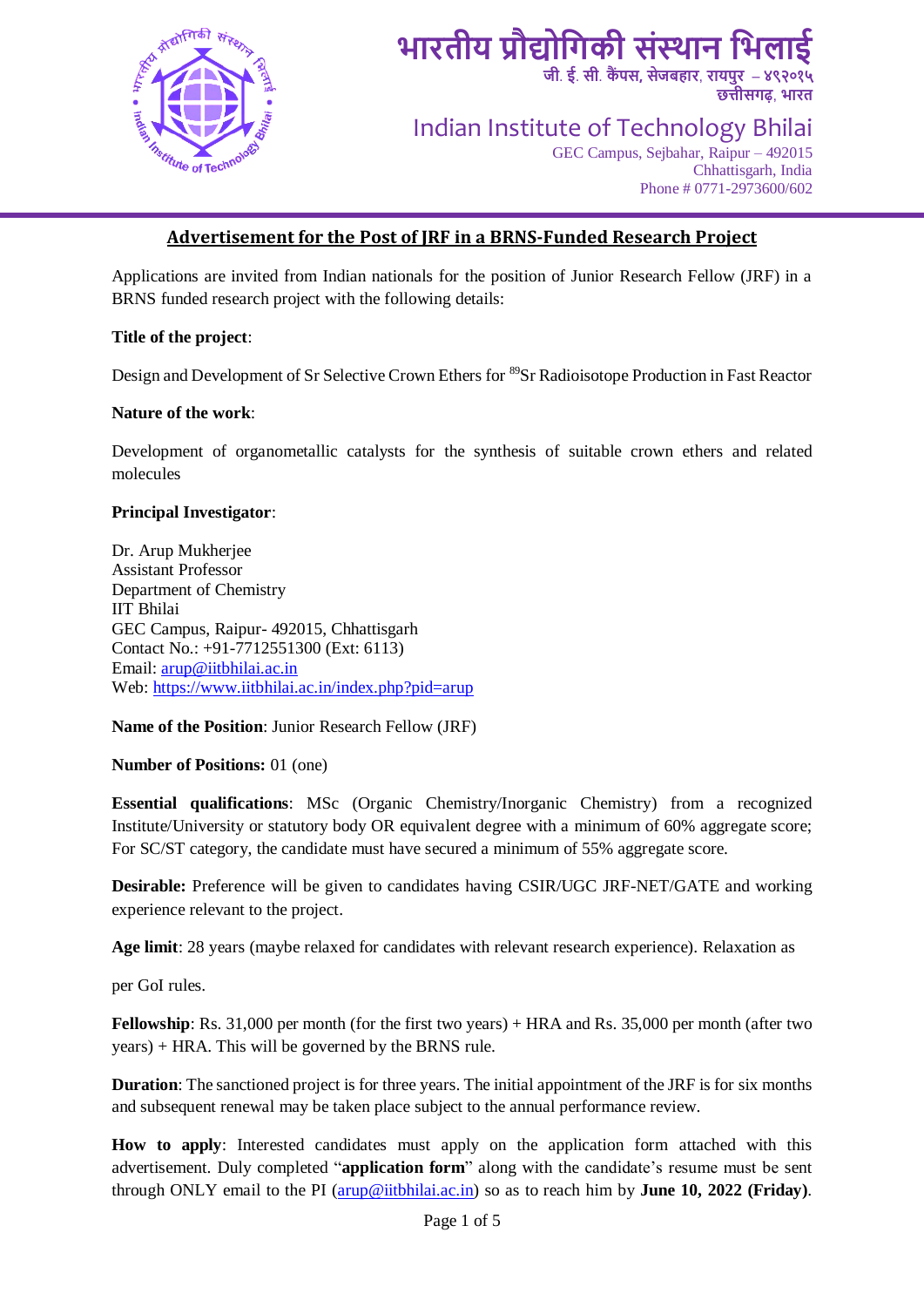

**जी**. **ई**. **सी**. **कैं पस, सेजबहार**, **रायपुर** – **४९२०१५ छत्तीसिढ़**, **भारत**

Indian Institute of Technology Bhilai

GEC Campus, Sejbahar, Raipur – 492015 Chhattisgarh, India Phone # 0771-2973600/602

Only shortlisted candidates will be called for the online interview and will be intimated via email. The position is available immediately.

**Due date**: The application must reach the PI, Dr. Arup Mukherjee, by **June 10, 2022 (Friday)**.

**Note**: The candidate selected for the position of JRF will have the option to register for the Ph.D. program at IIT Bhilai in the appropriate department. However, for admission to the Ph.D. program at IIT Bhilai, the candidate must meet certain eligibility requirements and also qualify for the written examination and interview.

#### **Condition:**

i) No TA/DA will be provided to the candidate for the online interview.

ii) Mere fulfillment of the qualifications and experience requirement does not entitle the candidate to be called for an online interview.

iii) The decision of the selection committee will be final.

iv) The appointment of the candidate will be governed by the terms and conditions of the Institute/ BRNS particularly applicable to the said project as and when required.

v) The selected candidate will have to join duty immediately on receipt of the offer.

vi) The fellowship may be terminated with a 30-day notice before completion of the tenure if performance to date is not deemed satisfactory.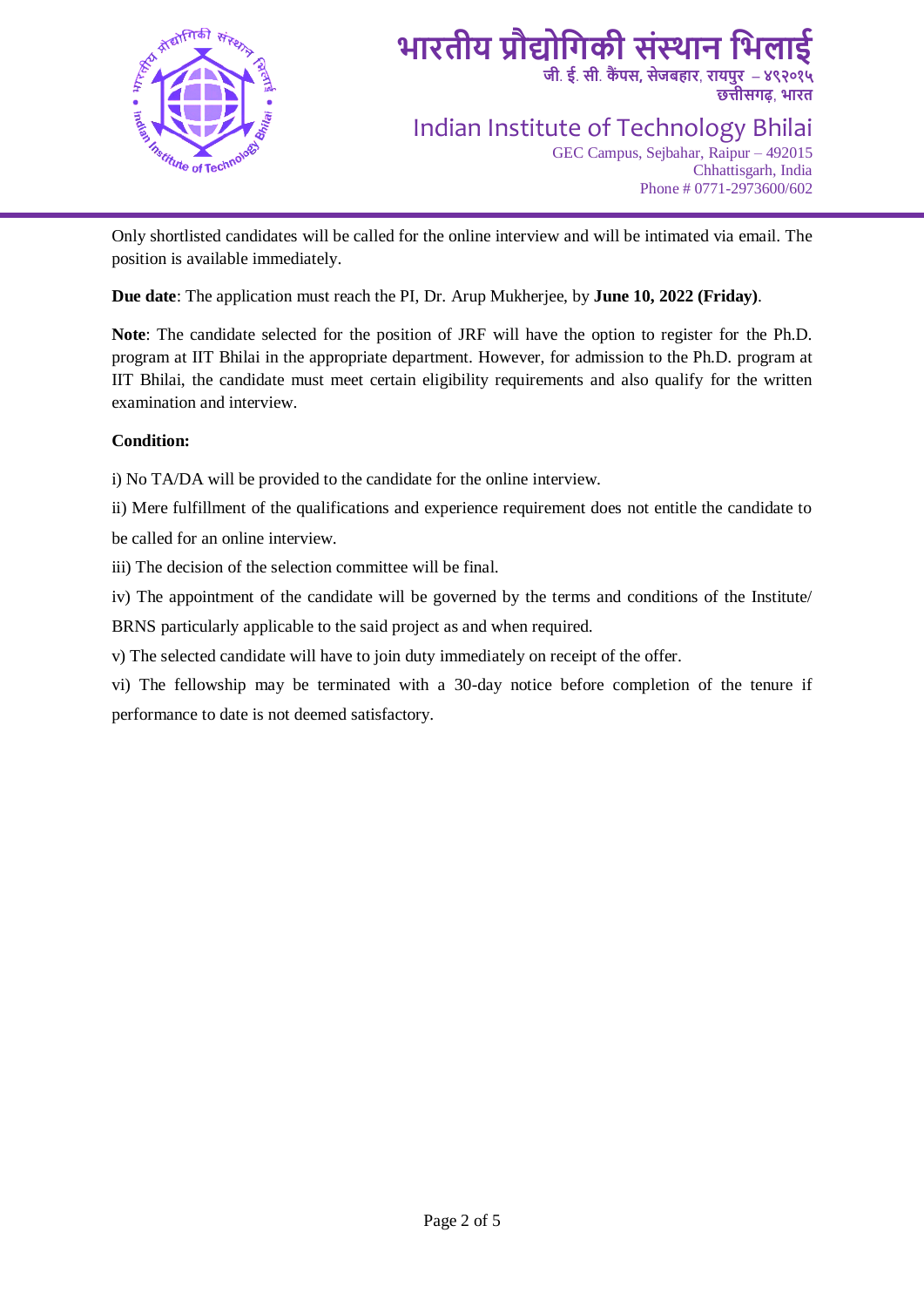

**जी**. **ई**. **सी**. **कैं पस, सेजबहार**, **रायपुर** – **४९२०१५ छत्तीसिढ़**, **भारत**

Indian Institute of Technology Bhilai

GEC Campus, Sejbahar, Raipur – 492015 Chhattisgarh, India Phone # 0771-2973600/602

## Application Form for the JRF Recruitment in a BRNS Funded Project at IIT Bhilai

| <b>Personal Details</b> |  |                          |               |                                                 |  |  |
|-------------------------|--|--------------------------|---------------|-------------------------------------------------|--|--|
| Name                    |  |                          |               | Paste a recent passport size<br>photograph here |  |  |
| Date of Birth           |  |                          | Gender        |                                                 |  |  |
| (DD/MM/YYYY)            |  |                          | Male/Female   |                                                 |  |  |
| <b>Marital Status</b>   |  |                          | Category      |                                                 |  |  |
|                         |  |                          | Gen/SC/ST/OBC |                                                 |  |  |
| Nationality             |  |                          |               |                                                 |  |  |
| Mailing address         |  | <b>Permanent Address</b> |               |                                                 |  |  |
|                         |  |                          |               |                                                 |  |  |
| Mobile/phone number     |  |                          |               |                                                 |  |  |
| Email                   |  |                          |               |                                                 |  |  |
| Aadhaar/Passport No.    |  |                          |               |                                                 |  |  |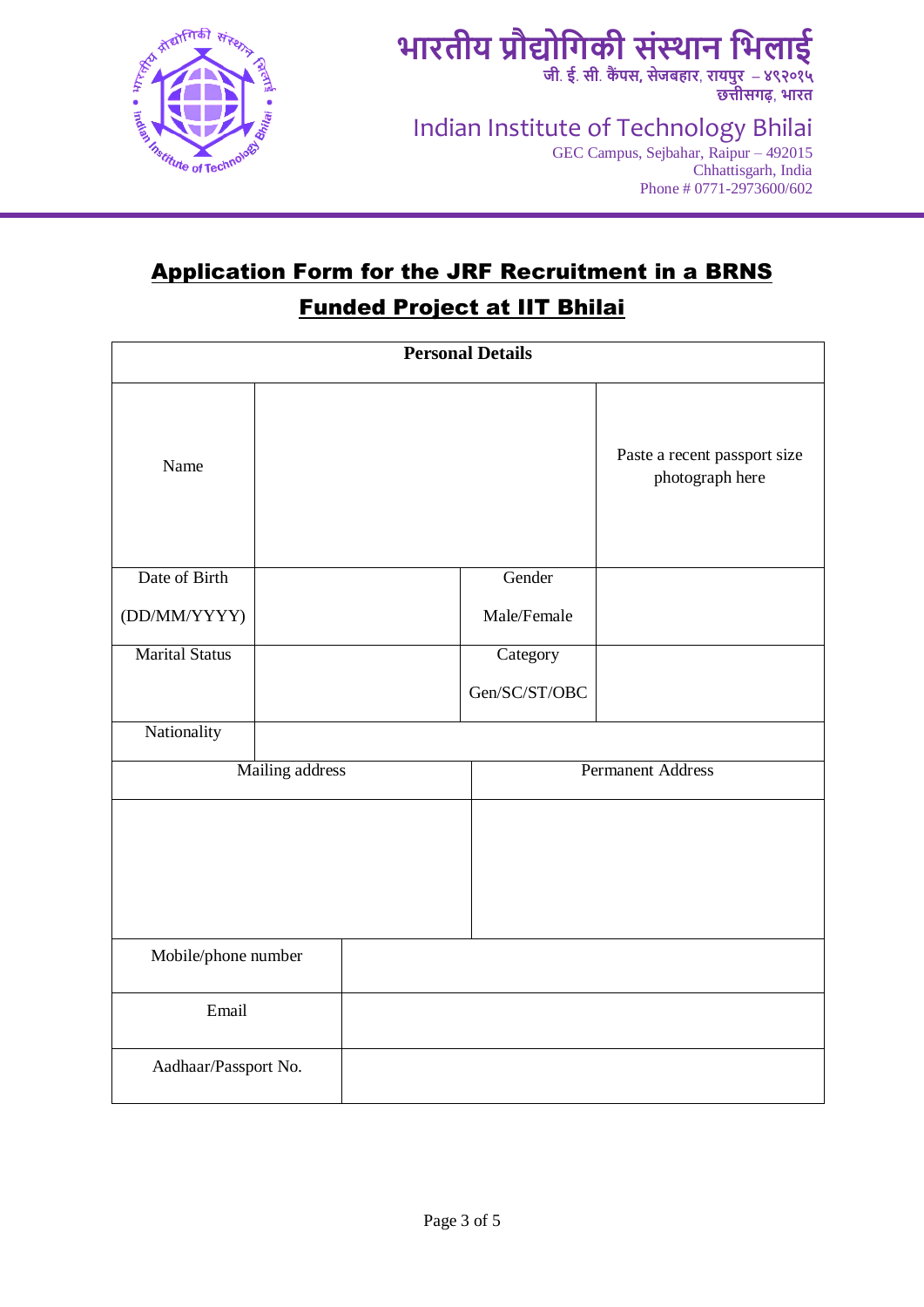

**जी**. **ई**. **सी**. **कैं पस, सेजबहार**, **रायपुर** – **४९२०१५ छत्तीसिढ़**, **भारत**

### Indian Institute of Technology Bhilai

GEC Campus, Sejbahar, Raipur – 492015 Chhattisgarh, India Phone # 0771-2973600/602

| <b>Education Details (starting from matriculation)</b> |        |            |                   |                       |                    |                              |          |
|--------------------------------------------------------|--------|------------|-------------------|-----------------------|--------------------|------------------------------|----------|
| S.<br>No.                                              | Degree | Discipline | Univ./<br>College | Regular/<br>Part-time | Year of<br>Passing | $%$ of<br>Marks/<br>CGPA/CPI | Division |
|                                                        |        |            |                   |                       |                    |                              |          |
|                                                        |        |            |                   |                       |                    |                              |          |
|                                                        |        |            |                   |                       |                    |                              |          |
|                                                        |        |            |                   |                       |                    |                              |          |
|                                                        |        |            |                   |                       |                    |                              |          |

| <b>Qualifying Examinations (CSIR/NET/GATE/ Others)</b> |               |      |             |            |                   |  |
|--------------------------------------------------------|---------------|------|-------------|------------|-------------------|--|
| Examination                                            | <b>Branch</b> | Year | Valid Up to | Percentile | All India<br>Rank |  |
|                                                        |               |      |             |            |                   |  |
|                                                        |               |      |             |            |                   |  |

| <b>Professional Experience (Research/Industrial/Teaching/Others)</b> |             |          |    |                                      |  |  |
|----------------------------------------------------------------------|-------------|----------|----|--------------------------------------|--|--|
| Name of Organization                                                 | Designation | Duration |    | Nature of work                       |  |  |
|                                                                      |             | From     | To | (attach separate sheet if necessary) |  |  |
|                                                                      |             |          |    |                                      |  |  |
|                                                                      |             |          |    |                                      |  |  |

**Research Publications (If any)**: